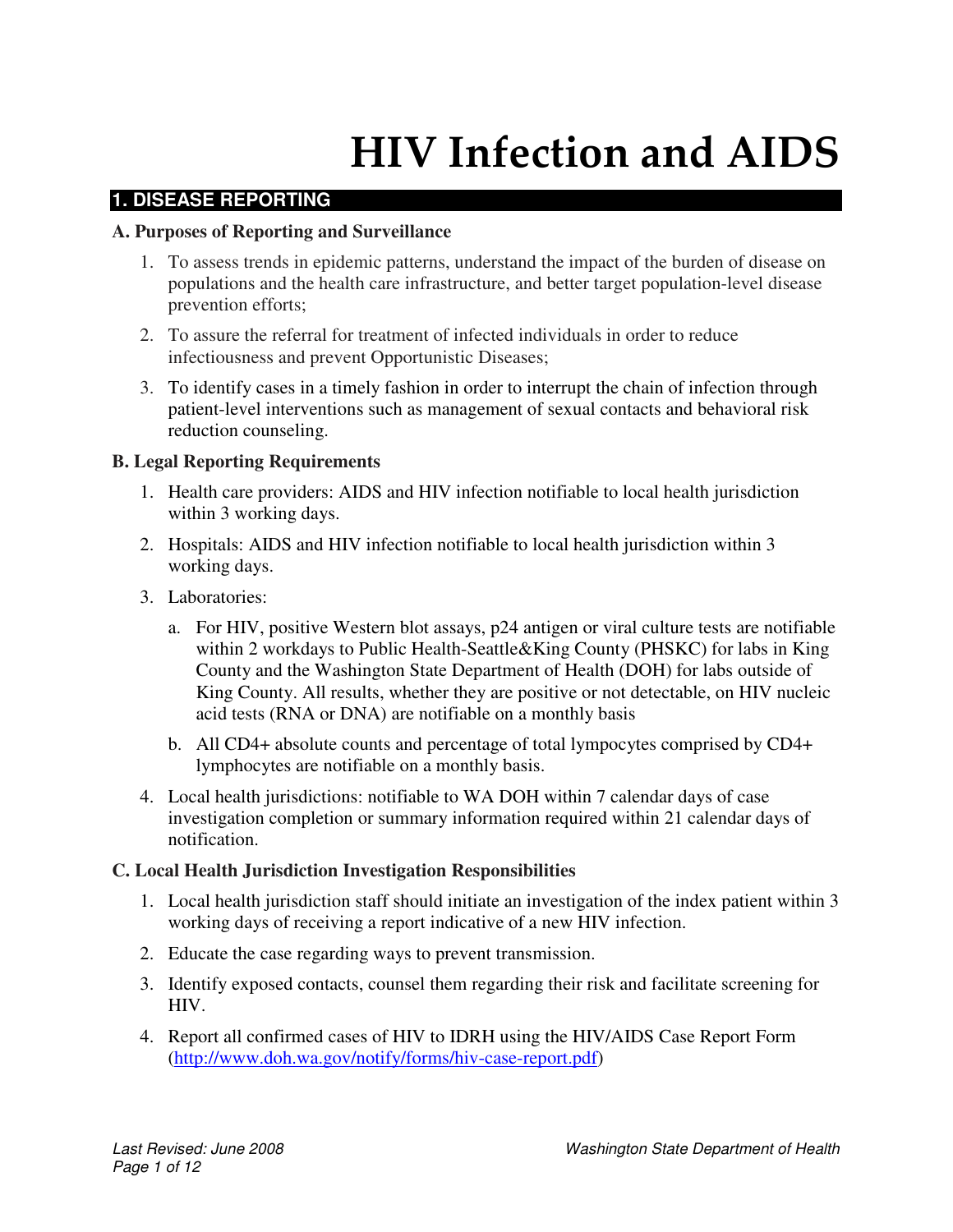# **2. THE DISEASE AND ITS EPIDEMIOLOGY**

# **A. Etiologic Agent**

Human immunodeficiency virus (HIV), a retrovirus. Two sub-types have been identified: type 1 (HIV-1) and type 2 (HIV-2). These virus sub-types are serologically and geographically relatively distinct but have similar epidemiologic characteristics. The efficiency of transmission and pathogenicity of HIV-2 is lower than that of HIV-1.

## **B. Description of Illness**

# **Primary HIV Infection**

A person may be infected with HIV but not know it, because many people who are infected do not have any symptoms for several years after getting infected. Primary HIV infection refers to the very early stages of HIV infection, or the interval from initial infection to the time that antibody to HIV is detectable. During this stage of HIV infection, patients typically have some symptoms of acute HIV seroconversion illness, very high HIV RNA levels of >100,000 copies/mL, and negative or indeterminate HIV antibody tests. The diagnosis of patients with primary HIV infection is a clinical challenge because the symptoms of primary HIV are often absent, mild, or nonspecific.

After infection with HIV, it takes a median of 25 days before the HIV antibody test becomes positive; in some individuals, it may be several months before seroconversion. Individuals with known exposures to HIV should be tested as soon as possible, if possible using nucleic acid amplification testing, as well as standard antibody testing, to detect cases in the "window" before antibodies become detectable. In the case of an initial negative test, the individual should be monitored at 6 weeks, 3 months, and 6 months after exposure to HIV.

About half of patients who become infected with HIV develop symptoms consistent with primary HIV infection. Symptoms typically appear a few days to a few weeks after exposure to HIV, and generally include several of the following:

- Fever
- Rash, often erythematous and maculopapular
- Fatigue
- Sore throat
- Lymphadenopathy
- Urticaria
- Myalgia/arthralgia
- Anorexia
- Mucocutaneous ulceration
- Headache, retro-orbital pain
- Neurologic symptoms (e.g., pain, numbness, loss of motor function)

This symptomatic phase usually persists for 2-4 weeks or less, although lymphadenopathy may last longer. These symptoms and signs are similar to those of many other illnesses, including other viral syndromes, such as "flu" and "colds". To diagnose early HIV infection, clinicians must consider HIV in the differential diagnosis for at-risk patients with symptoms resembling flu or mononucleosis. A history of recent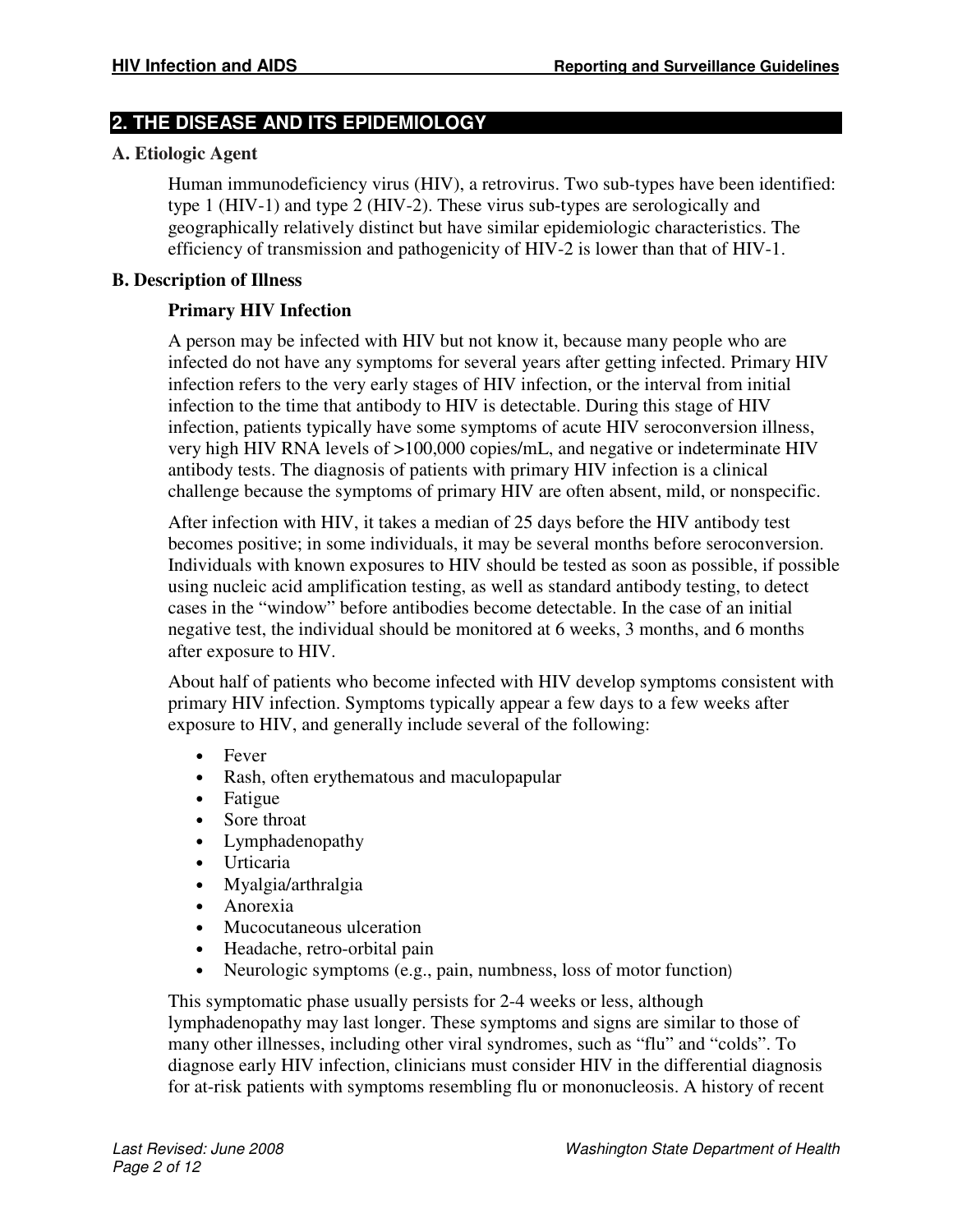risk behaviors should be obtained from all patients who present with symptoms consistent with acute HIV infection.

## **Advanced HIV Infection**

After the period of primary infection, an individual may live for several years to decades before experiencing new symptoms. During this period, the virus attacks the person's immune system, and over time an individual may experience the following symptoms that may indicate advanced HIV infection:

- Rapid weight loss and loss of appetite
- Dry or productive cough
- Recurring fever or profuse night sweats
- Profound and unexplained fatigue
- Swollen lymph glands in the armpits, groin, or neck
- Diarrhea that lasts for more than a week
- White spots or unusual blemishes on the tongue, in the mouth, or in the throat
- Shortness of breath
- Red, brown, pink, or purplish blotches on or under the skin or inside the mouth, nose, or eyelids
- Memory loss, depression, and other neurological disorders

After an individual's immune system experiences significant damage from HIV infection, the person may progress to Acquire Immune Deficiency Syndrome (AIDS), a condition that is characterized by low CD4+ cells (below 200 cells/mL or below 14% of total lymphocytes) and/or one or more AIDS-defining clinical conditions, or Opportunistic Diseases (OD), listed in section 3.A below.

## **C. HIV/AIDS in Washington State**

In Washington State, there are between 600 to 800 reports of HIV and AIDS per year; on average, 550 to 600 of these reports reflect new diagnoses of HIV disease. Approximately 85% of the new diagnoses from 2005 through 2007 were among males, and 73% were among individuals age 30 and older. From 2005 to 2007, approximately 62% of all new HIV diagnoses were reported among white, non-Hispanic persons, and about 62% of the new diagnoses were attributed to male-to-male sexual contact (either by itself or in conjunction with injection drug use). As of December 31, 2007, there were 10,059 persons reported to be living with HIV infection in Washington State, 56% of whom had AIDS. Annual deaths among individuals with AIDS have declined significantly since the advent of antiretroviral therapy (ART) in the mid-1990s. Approximately 125 deaths are reported to be associated with HIV and AIDS each year.

For a current report on HIV/AIDS statistics in Washington State, see:

http://www.doh.wa.gov/cfh/HIV\_AIDS/Prev\_Edu/Statistics.htm#Surveillance

## **D. Reservoir**

HIV is found in human blood, semen, vaginal fluids, breast milk, and some other fluids sometimes handled by healthcare workers (fluids surrounding the brain and spinal cord, bone joints, and around an unborn baby).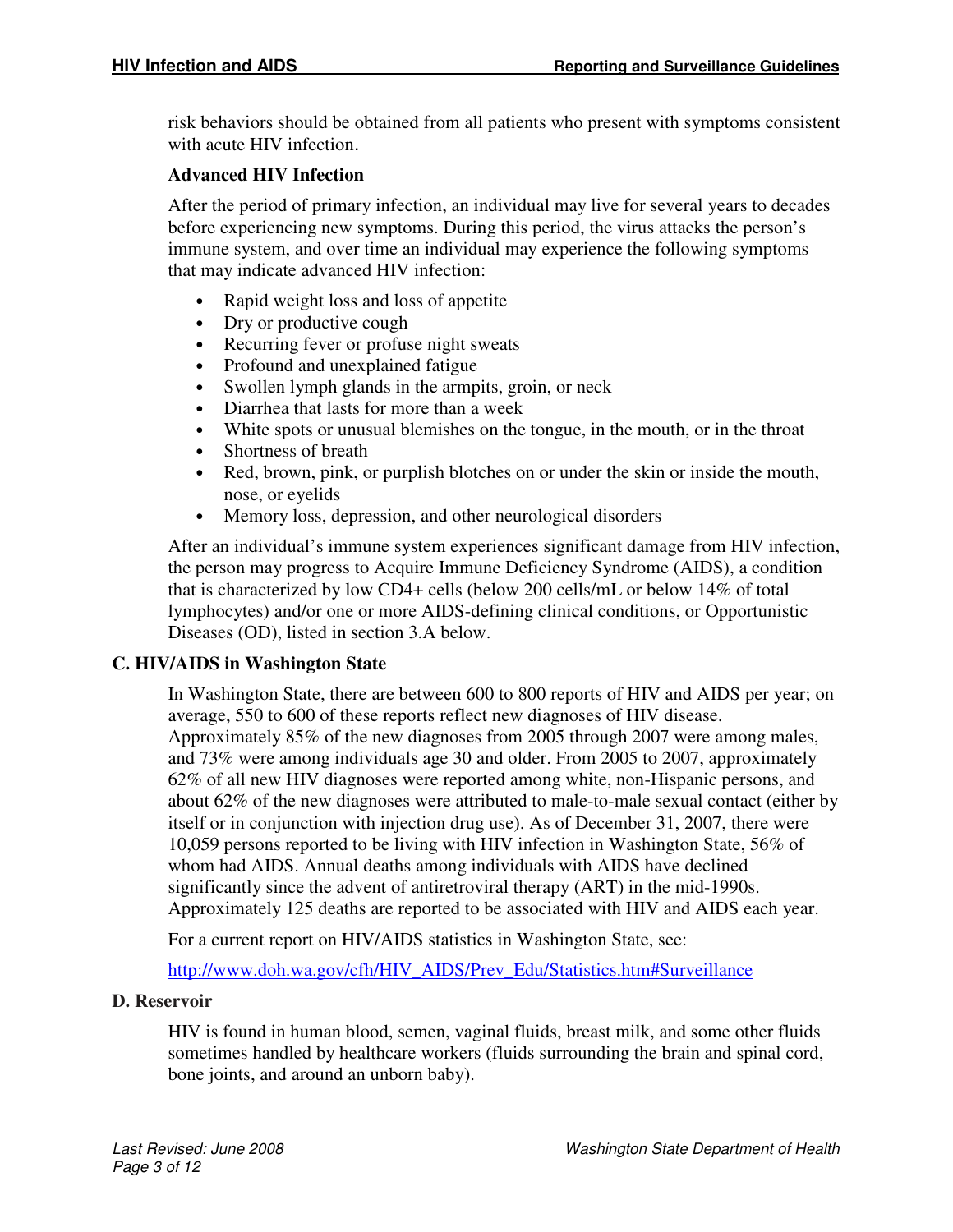## **E. Modes of Transmission**

HIV can be transmitted from person to person by the following methods: having vaginal, anal or oral sex (especially unprotected) with a person who has HIV; sharing needles or other injection equipment with a person who has HIV; during pregnancy, birth or breast feeding if a mother has HIV; or, receiving transfusions of blood or donated organs infected with HIV, both of which are very rare in the United States since all blood and organs are appropriately screened for possible infection. While the virus has occasionally been found in saliva, tears, urine and bronchial secretions, transmission after contact with these secretions has not been reported.

While the risk of HIV transmission via sexual intercourse is lower than most other sexually transmitted agents, the presence of a concurrent sexually transmitted disease, especially an ulcerative one, can greatly facilitate HIV transmission. The primary determinants of sexual transmission of HIV are the patterns and prevalence of sexual risk behaviors such as having unprotected sexual intercourse with many concurrent or overlapping sexual partners. The risk of transmission from oral sex is not easily quantifiable, but is estimated to be low. Treatment of HIV-positive pregnant women greatly reduces the chance of transmitting the virus to the infant. No laboratory or epidemiologic evidence suggests that biting insects have transmitted HIV infection.

## **F. Incubation Period**

Variable. Although the time from infection to the development of detectable antibodies is generally 1-3 months, the time from HIV infection to diagnosis of AIDS has an observed range of less than 1 year to 15 years or longer. Without effective ART, about 80% of infected adults will develop AIDS within 10 years after infection. The median incubation period in infected infants is shorter than in adults. The increasing availability of effective ART since the mid-1990s has significantly reduced the development of AIDS in the USA and most other developed countries.

# **G. Period of Communicability**

Communicability begins early (usually within a week) after the onset of HIV infection and extends throughout life. Epidemiologic evidence suggests that infectiousness is highest in the early weeks of infection, then decreases as the host develops antibodies in response to infection. Communicability also increases with increasing immune deficiency, clinical symptoms and presence of other STDs, and is reduced by effective ART.

# **H. Treatment**

Potent ART is available to treat HIV infection. Although implementing ART can be complex, a number of guidelines from expert panels are available to help practitioners select effective regimens for particular patients. Clinicians treating HIV-infected patients can consult technical resources to become familiar with the most current versions of these treatment guidelines. They are available on the Internet at the AIDSinfo Web site "Clinical Guidelines" section (http://aidsinfo.nih.gov/Guidelines). There are additional resources for clinicians at the national AIDS Education Training Center (AETC) website: http://www.aids-ed.org/ .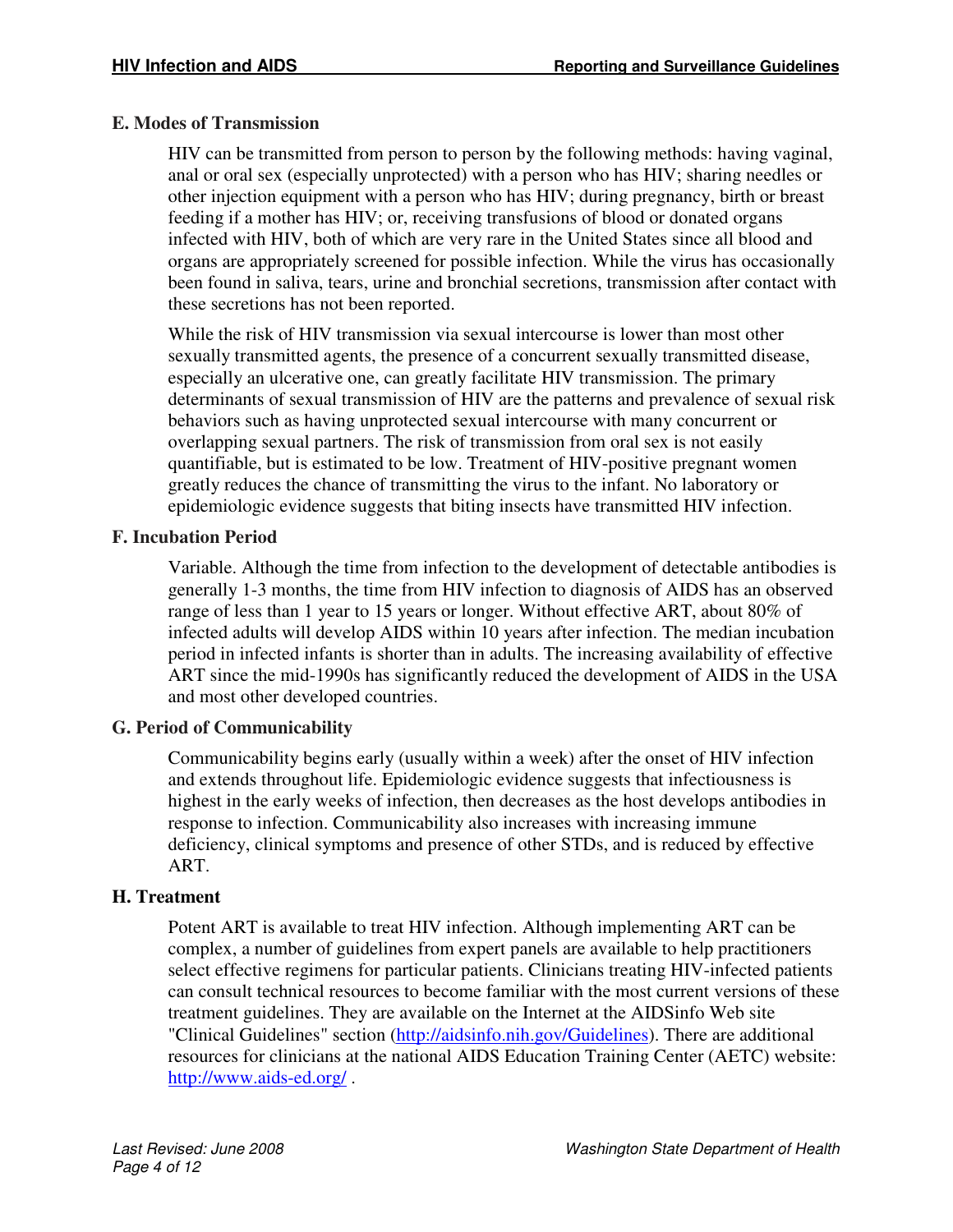Antiretroviral therapy consisting of 3 or more antiretroviral drugs has greatly improved the health and survival rates of HIV-infected patients in areas of the world with access to ART. More than 30 individual ART drug formulations are available in the U.S., including several fixed-dose combination preparations. Formulations can be combined to construct a number of effective regimens for therapy. ART has important limitations, however. ART does not cure HIV infection and it requires that multiple medications be taken for very long periods of time (usually for the duration of life). It is expensive, may cause a variety of adverse effects (some severe), requires close adherence to be effective and to prevent the emergence of resistance, and often fails (because of the patient's imperfect adherence or other factors). The failure of an ART regimen when accompanied by drug resistance usually means that subsequent regimens are less likely to succeed.

Despite ART's limitations, there is overwhelming evidence that it saves lives and improves or restores immune system function. Mortality and morbidity benefits are particularly obvious in patients with relatively advanced immune suppression or with symptoms related to HIV infection. For asymptomatic patients with relatively high CD4+ cell counts ( $>$ 350 cells/ $\mu$ L), it is less clear whether or when to start ART. In deciding when to start ART for any patient, practitioners must weigh the expected benefits of ART for that individual (in terms of morbidity and mortality) against the possible risks (e.g., toxicity, drug resistance, adverse drug interactions).

# **3. CASE DEFINITIONS**

## **A. Clinical Criteria for Diagnosis**

See Centers for Disease Control and Prevention criteria for diagnosis for a complete description of adult and adolescent HIV and AIDS criteria for diagnosis:

## http://www.cdc.gov/ncphi/disss/nndss/casedef/aidscurrent.htm

HIV diagnosis may be documented by a physician in a medical record if it was initially based on laboratory criteria in section 3B below. An individual at least 13 years of age with HIV infection is considered to have AIDS in the presence of evidence of HIV infection if he/she has any of the following clinical conditions:

- Candidiasis
- Cervical cancer (invasive)
- Coccidioidomycosis, Cryptococcosis, Cryptosporidiosis
- Cytomegalovirus disease
- Encephalopathy (HIV-related)
- Herpes simplex, persisting longer than 1 month
- Histoplasmosis
- Isosporiasis
- Kaposi's sarcoma
- Lymphoma (certain types)
- Mycobacterium avium complex
- Pneumocystis jiroveci (formerly carinii) pneumonia (PCP)
- Pneumonia (recurrent)
- Progressive multifocal leukoencephalopathy
- Salmonella septicemia (recurrent)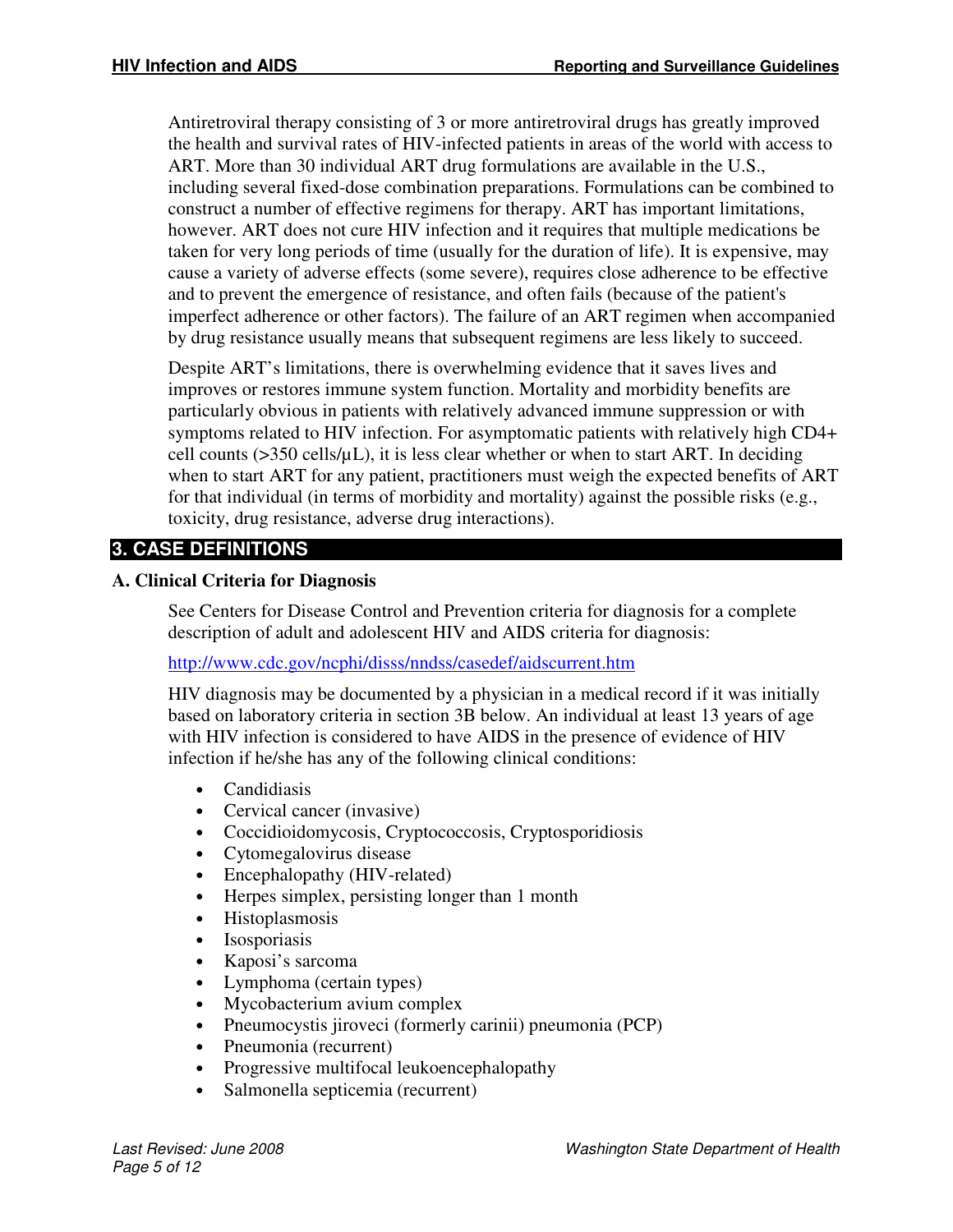- Toxoplasmosis of the brain
- Tuberculosis
- Wasting syndrome

The characteristics of HIV-infected children are different than those in adolescents and adults, so the pediatric classification system differs from the adolescent and adult classification system. It is classified into mutually exclusive categories according to three parameters: a) infection status, b) clinical status, and c) immunologic status. The CDC's guidelines for pediatric classification provide detailed tables on how to classify pediatric HIV and AIDS cases:

http://www.cdc.gov/ncphi/disss/nndss/casedef/hiv\_infection\_pediatric.htm

## **B. Laboratory Criteria for Diagnosis**

See Centers for Disease Control and Prevention criteria for diagnosis for a complete description of HIV and AIDS criteria for diagnosis:

http://www.cdc.gov/ncphi/disss/nndss/casedef/aidscurrent.htm

In adults, adolescents, or children aged greater than or equal to 18 months, a reportable case of HIV infection must meet at least one of the following criteria:

- Positive result on a screening test for HIV antibody (e.g., repeatedly reactive enzyme immunoassay), followed by a positive result on a confirmatory (sensitive and more specific) test for HIV antibody (e.g., Western blot or immunofluorescence antibody test); OR
- Positive result or report of a sufficiently detectable quantity on any of the following HIV virologic (non-antibody) tests: 1) HIV nucleic acid (DNA or RNA) detection (e.g., DNA polymerase chain reaction [PCR] or plasma HIV-1 RNA); 2) HIV p24 antigen test, including neutralization assay; or, 3) HIV isolation (viral culture).

In adults and adolescents at least 13 years, an individual is considered to have progressed to AIDS if his/her CD4+ cell absolute count is less than 200 cells/mL or the percentage of CD4+ cells as a percentage of total lymphocytes is less than 14%.

An infant born to an HIV+ mother should receive HIV nucleic acid testing and be reported as a perinatal exposure, even if the nucleic acid amplification test is negative. A Western blot test at birth in an infant born to an HIV mothers is not diagnostic because children carry the mother's antibodies for many months. An infant who is presumed to be negative based on RNA or DNA testing should receive an antibody test at 18 months to confirm negative status. An infant with a positive HIV nucleic acid test is considered to be HIV-infected.

# **C. Case Definition**

In adults, adolescents, or children aged greater than or equal to 18 months, a reportable case of HIV infection must meet at least one of the laboratory or clinical criteria defined above.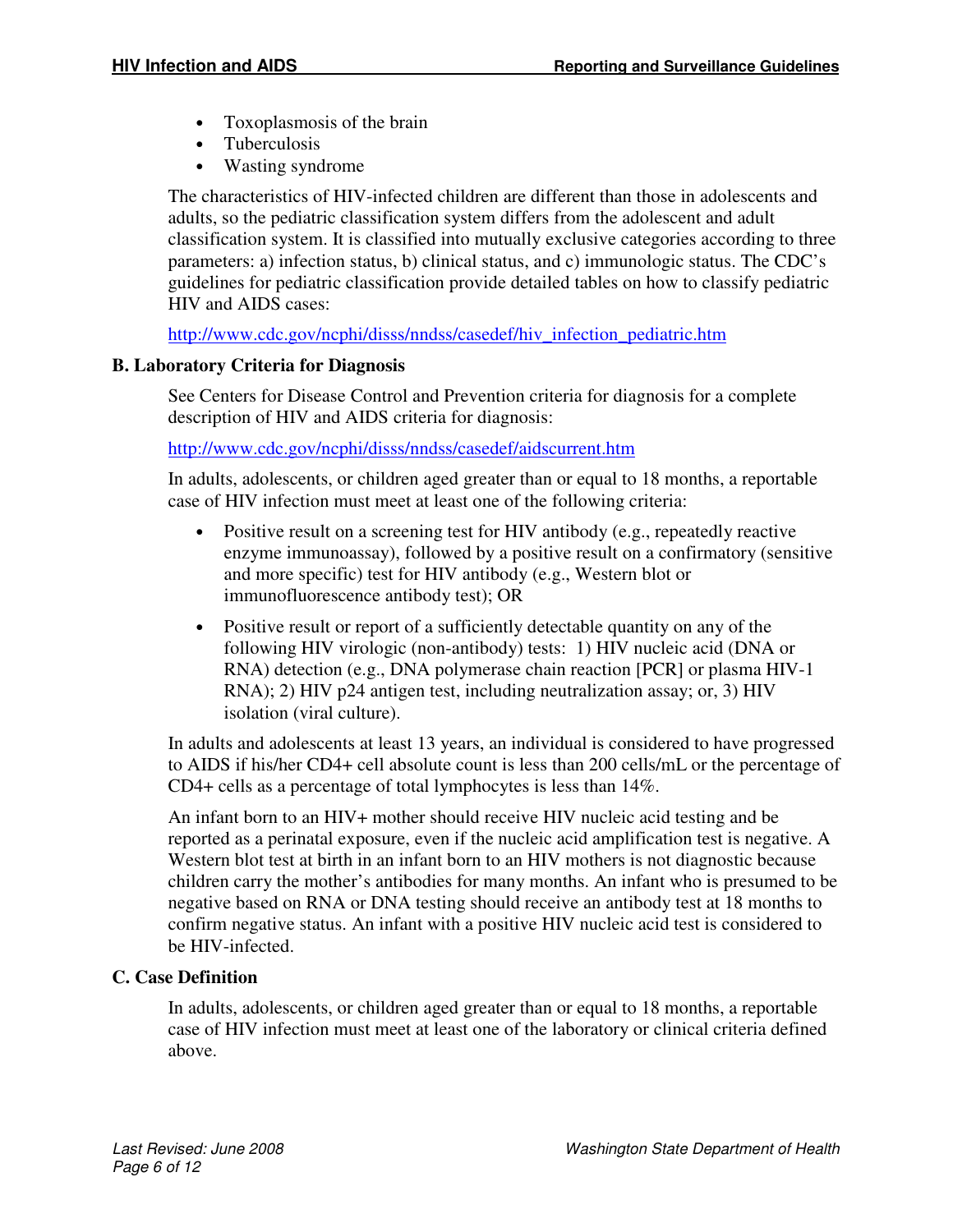# **4. DIAGNOSIS AND LABORATORY SERVICES**

#### **A. Diagnosis**

See section 3B, above, for a description of diagnostic criteria.

#### **B. Tests Available at PHL**

The screening procedure for serum specimens is an Enzyme-Linked ImmunoSorbent Assay (ELISA) or Enzyme ImmunoAssay (EIA test). If the ELISA or EIA is a repeatable reactive, (reactive in two separate runs) a supplemental test is done. The supplemental test is the Western blot.

## **C. Criteria for Testing at PHL**

PHL provides HIV clinical laboratory serum testing ONLY to local health jurisdictions and contracted sites approved by the HIV Program. The Request for Antibodies to HIV form must be completed for testing. Identify the specimen by patient's initials, birth date and/or a patient number.

#### **D. Specimen Collection** (include form# and url for PHL services)

Use the form at the link below to request an HIV antibody test:

## http://www.doh.wa.gov/EHSPHL/PHL/Forms/AntibodiesRequest.pdf

# **5. ROUTINE CASE INVESTIGATION**

#### **A. Evaluate the Diagnosis**

Review the clinical history, physical exam findings, and laboratory results. Conduct a public health investigation on all reports indicative of a new HIV infection. Such reports typically include Field Investigations Reports sent to the Local Health Jurisdiction (LHJ) by DOH, case report information and/or lab results from a clinical provider or positive Western blot results from testing conducted at the LHJ or other facility. Additionally, labs may notify LHJs of test results, though they are required to report them to the state Department of Health.

New HIV diagnoses are made based on the presence of laboratory results: positive Western blot or HIV viral load results, and, possibly, low CD4+ cells. For surveillance purposes, the individual's HIV diagnosis begins at the date of the first confirmatory laboratory result, or, in the absence of a lab test, the date a physician documents that the person is HIV+. An individual with only a positive enzyme immunoassay (EIA) test is not considered to be HIV-positive until he/she receives a more specific confirmatory test, such as a Western blot positive.

## **B. Identify Source of Infection and Potentially Exposed Persons**

Interview the case (index patient) to identify sexual and needle-sharing partners and possible social network contacts, notify potentially exposed persons, and encourage them to undergo HIV testing. For persons newly identified as being infected with HIV provide referrals and linkages to care services.

For information on nonoccupational exposure prophylaxis, see Section 6C.

CDC estimates that about 25% of persons with HIV are infected with HIV but not know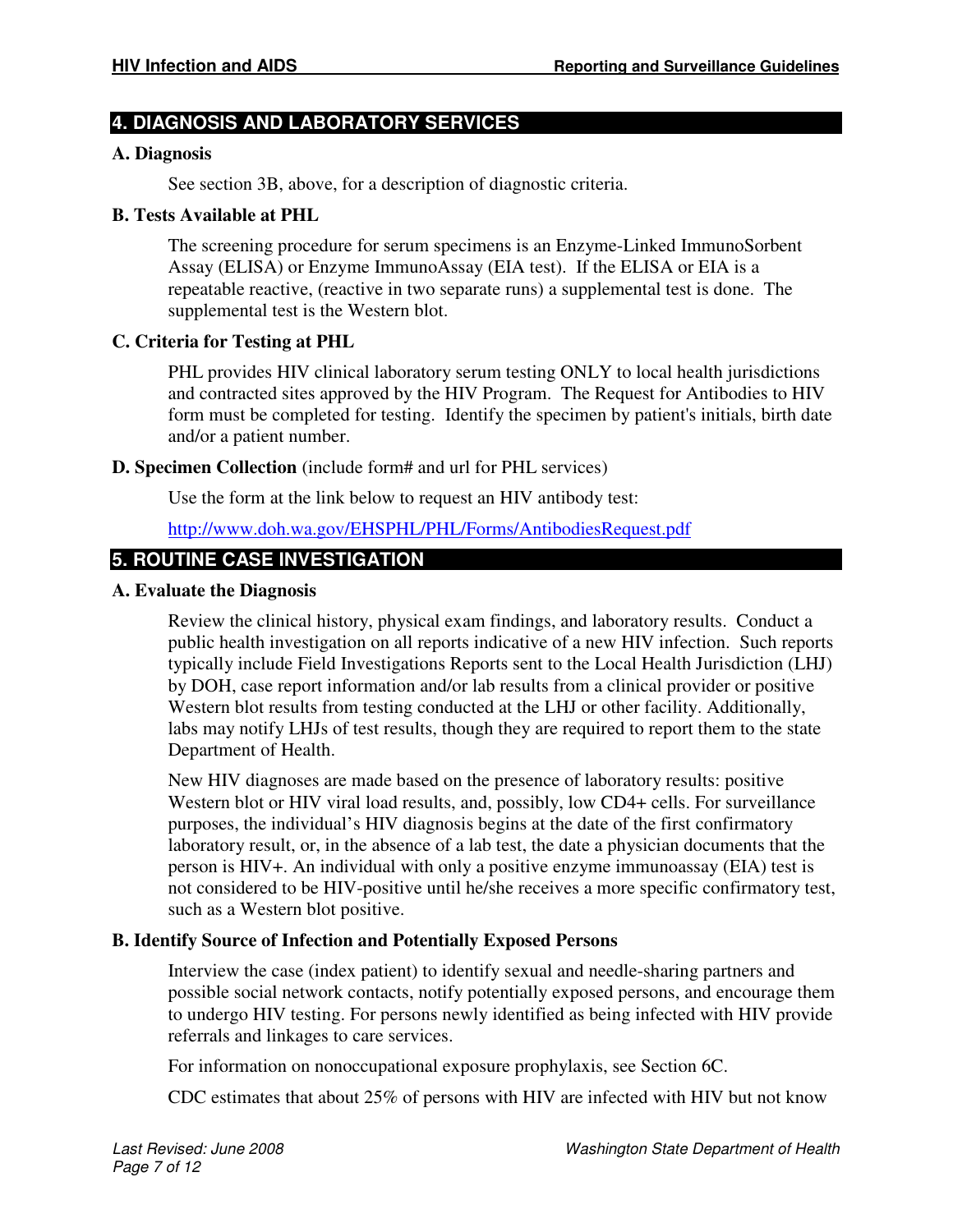it, because many people who are infected do not have any symptoms for several years after getting infected. Of the approximately 1.0--1.2 million persons estimated to be living with HIV in the United States, an estimated one quarter are unaware of their infection and therefore are more likely to transmit HIV unknowingly. The majority of persons who are aware of their HIV infections substantially reduce sexual behaviors that might transmit HIV after they become aware they are infected. In a meta-analysis of findings from eight studies, the prevalence of unprotected anal or vaginal intercourse with uninfected partners was on average 68% lower for HIV-infected persons who were aware of their status than it was for HIV-infected persons who were unaware of their status.

When HIV infection is diagnosed, health-care providers should strongly encourage patients to disclose their HIV status to any spouses, to current or previous sex and/or needle sharing partners, and to all future partners, and to recommend that these partners be tested for HIV infection. Health departments should assist patients by notifying, counseling, and providing HIV testing for partners without disclosing the patient's identity. Providers should inform patients who receive a new diagnosis of HIV infection that they should expect to be contacted by health department staff for a voluntary interview to discuss notification of their partners. In order to prevent perinatal HIV infections, pregnant women should be a high priority for partner services. Partners are more likely to acquire HIV infection from persons with evidence of recent infection with HIV or high viral loads, and should also be consider a high priority for partner services. The Ryan White HIV/AIDS Treatment Modernization Act of 2006 requires that a good faith effort be made to notify the current spouse of an HIV infected person, or persons who have been legal spouses of that person during the 10 years prior to his or her diagnosis, that such spouse may have been exposed to HIV and should seek testing.

# **C. Environmental Evaluation**

Generally none.

# **6. CONTROLLING FURTHER SPREAD**

# **A. Infection Control Recommendations**

- 1. Hospitalized patients should be cared for using standard precautions as described in CDC's *Guidelines for Isolation Precautions: Preventing Transmission of Infectious Agents in Healthcare Settings 2007*.
- 2. Cases should be educated about methods of preventing further transmission of the disease and the importance of disclosure of status to future sexual and needle-sharing partners.

# **B. Case Management**

# **Clinical Care for HIV-Infected Persons**

Persons with a diagnosis of HIV infection need a thorough evaluation of their clinical status and immune function to determine their need for antiretroviral treatment or other therapy. HIV-infected persons should receive or be referred for clinical care promptly, consistent with USPHS guidelines for management of HIV-infected persons. HIVexposed infants should receive appropriate antiretroviral prophylaxis to prevent perinatal HIV transmission as soon as possible after birth and begin trimethoprim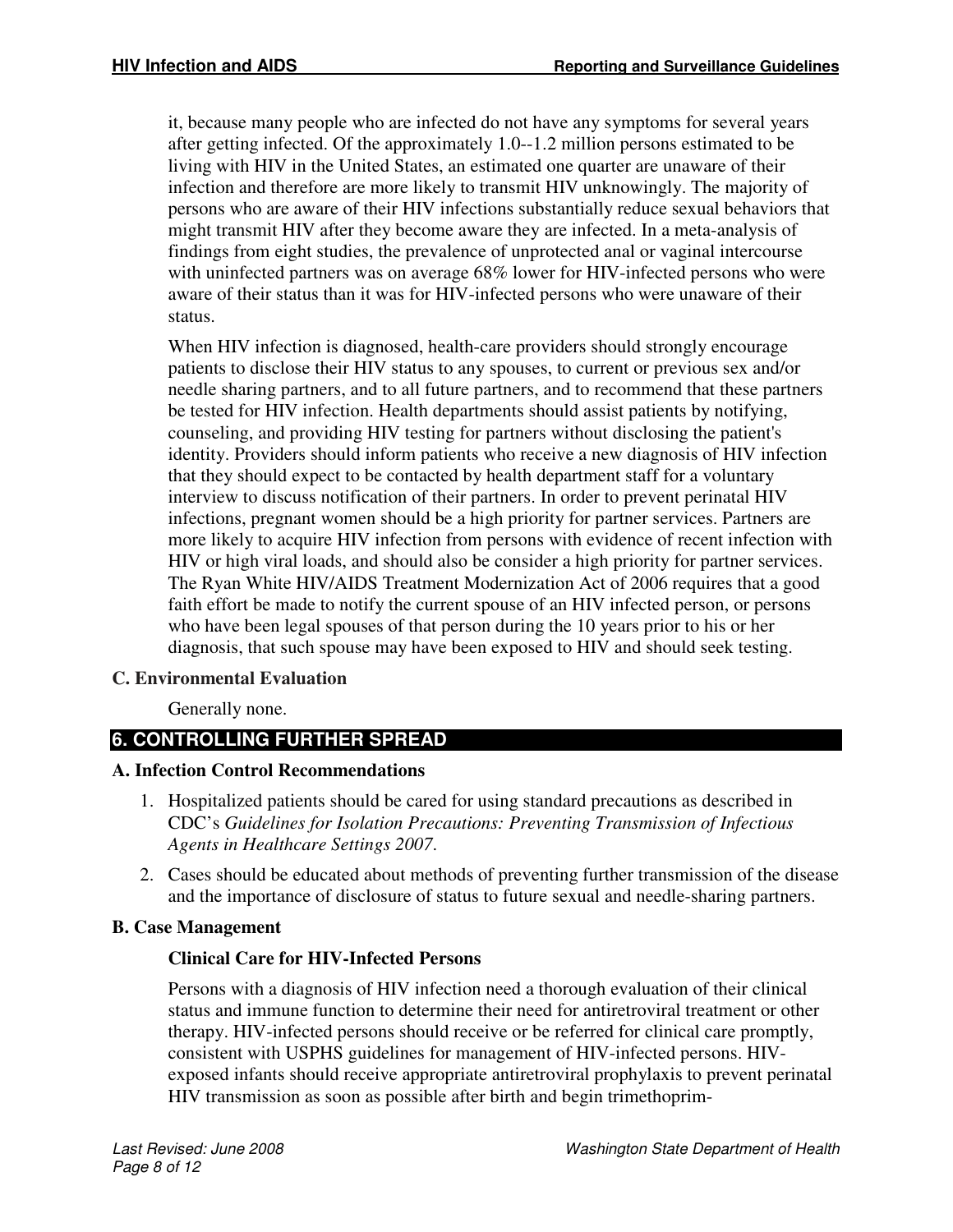sulfamethoxazole prophylaxis at age 4--6 weeks to prevent *Pneumocystis* pneumonia. They should receive subsequent clinical monitoring and diagnostic testing to determine their HIV infection status.

## **C. Contact Management**

All potentially exposed contacts should be offered and encouraged to have a test for HIV. Individuals with known recent exposure to HIV should be tested as soon as possible with standard and nucleic acid amplification testing (NAAT) and antibody testing should be repeated at 6 weeks, 3 months, and 6 months after the last exposure.

# **Post-exposure Prophylaxis (PEP) for Healthcare Personnel**

2005 Updated U.S. Public Health Service *Guidelines for the Management of Occupational Exposures to HIV and Recommendations for Postexposure Prophylaxis* can be found at http://www.cdc.gov/mmwr/preview/mmwrhtml/rr5409a1.htm#tab1. These guidelines apply to situations in which healthcare personnel have been exposed to a source person who either has or may have HIV infection. The recommendations are based on the risk for HIV infection after different types of exposure and on limited data regarding efficacy and toxicity of PEP. Because the majority of occupational HIV exposures do not result in transmission of HIV, potential toxicity must be considered when prescribing PEP. Because of the complexity of selecting HIV PEP regimens, when possible, the recommendations should be implemented in consultation with persons having expertise in antiretroviral therapy and HIV transmission. PEP should be initiated as soon as possible, preferably within hours rather than days of exposure, and is generally not recommended if more than 72 hours have passed since the exposure. If a question exists concerning which antiretroviral drugs to use, or whether to use a basic or expanded regimen, the basic regimen should be started immediately rather than delay PEP administration. Because 4 weeks of ZDV appeared protective in occupational and animal studies, PEP should be administered for 4 weeks, if tolerated.

# **Nonoccupational Exposure Prophylaxis (nPEP)**

Because persons who are infected with HIV might not be aware they are infected, baseline HIV testing should be performed on all persons seeking evaluation for potential nonoccupational HIV exposure. If possible, this should be done with an FDA-approved rapid test kit (with results available within an hour). If rapid tests are not available, an initial treatment decision should be made based on the assumption that the potentially exposed patient is not infected, pending HIV test results. Because nPEP is less likely to be effective if initiated >72 hours after HIV exposure, it is generally not recommended more than 72 hours after exposure.

# **D. Environmental Measures**

Generally none.

# **7. MANAGING SPECIAL SITUATIONS**

# **A. Behaviors Endangering the Public Health**

Washington Administrative Code (WAC 246-100-203) states that "A state or local health officer within his or her jurisdiction may, in accordance with RCW 70.24.024, issue orders for medical examination, testing, and/or counseling, as well as orders to cease and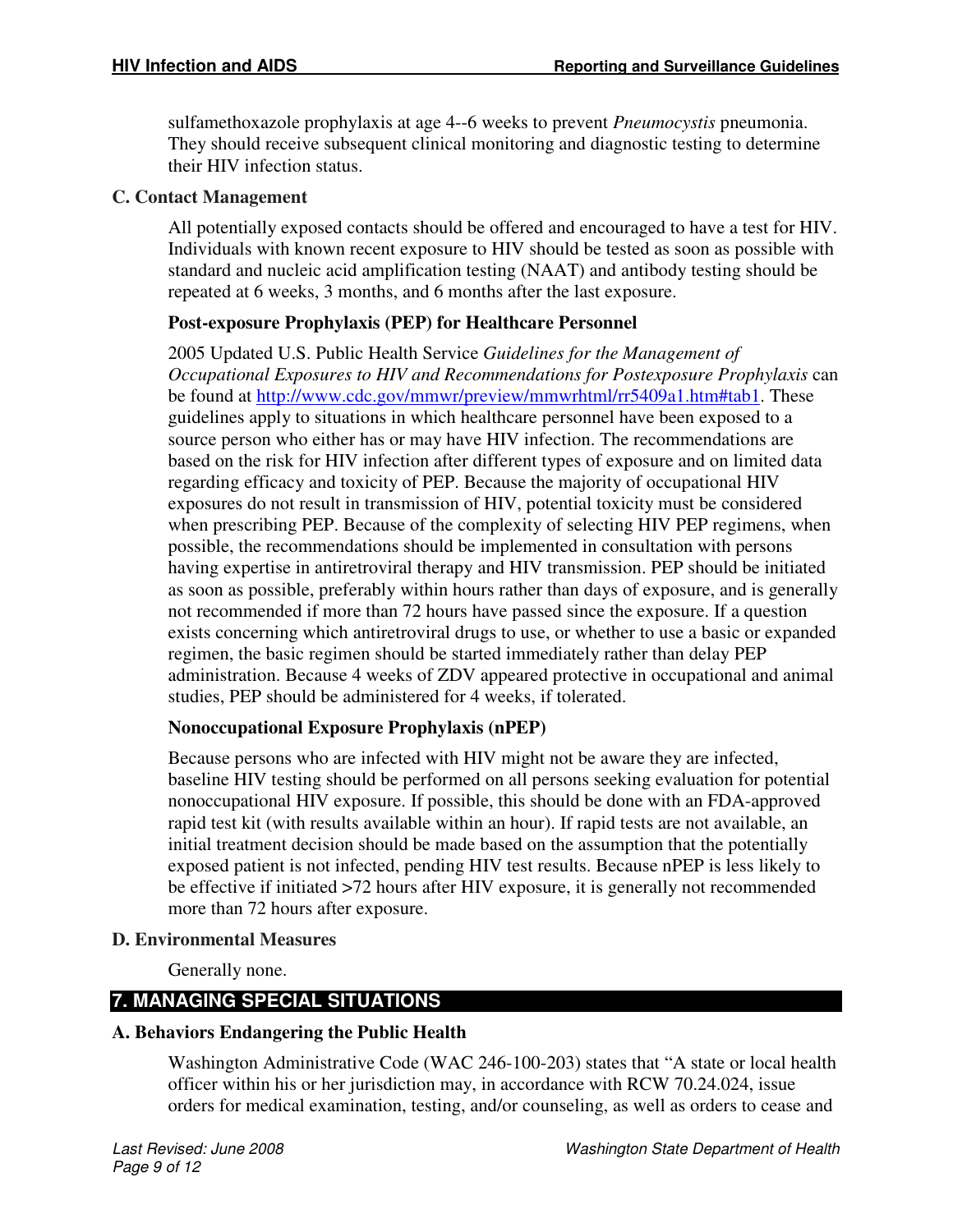desist specific activities, when he or she knows or has reason to believe that a person has a sexually transmitted disease and is engaging in conduct endangering the public health." Authorities may issues these orders only after 1) "All other efforts to protect public health have failed, including reasonable efforts to obtain the voluntary cooperation of the person to be affected by the order" and 2) health officers have sufficient evidence to reasonably believe that the person has HIV and 3) they have investigated and confirmed the existence of conduct endangering the public health. For HIV, conduct endangering the public health means unprotected anal, oral, vaginal intercourse; sharing of injection equipment; and/or donating blood, blood products, body tissues, or semen.

# **8. ROUTINE PREVENTION**

## **A. Vaccine Recommendations**

No vaccine currently exists for HIV/AIDS

## **B. Prevention Recommendations**

Key individual HIV prevention messages include:

## **Abstinence**

Abstain from sex (do not have oral, anal, or vaginal sex) until you are in a relationship with only one person, are having sex with only each other, and each of you knows the other's HIV status.

## **If you have, or plan to have, more than one sex partner**:

- Use a latex condom and lubricant every time you have sex.
- Get tested for HIV.
- If you are a man who continues to have sex with other men, get tested at least once a year.
- If you are a woman who is planning to get pregnant or who is pregnant, get tested as soon as possible, before you have your baby.
- Talk about HIV and other STDs with each partner before you have sex.
- **Learn as much as you can about each partner's past behavior (sex and drug use).**
- Ask your partners if they have recently been tested for HIV; encourage those who have not been tested to do so.
- If you think you may have been exposed to another STD such as gonorrhea, syphilis, or *Chlamydia trachomatis* infection, get treatment. These diseases can increase your risk of getting HIV.
- Get vaccinated against hepatitis B virus.

# **Do not inject illicit drugs.**

You can get HIV and other serious infectious diseases (such as hepatitis) through needles, syringes, and other works if they are contaminated with the blood of someone who has HIV. Mind-altering drugs (like alcohol, cocaine, meth and other amphetamines) also affect your ability to make decisions, which may result in riskier sex.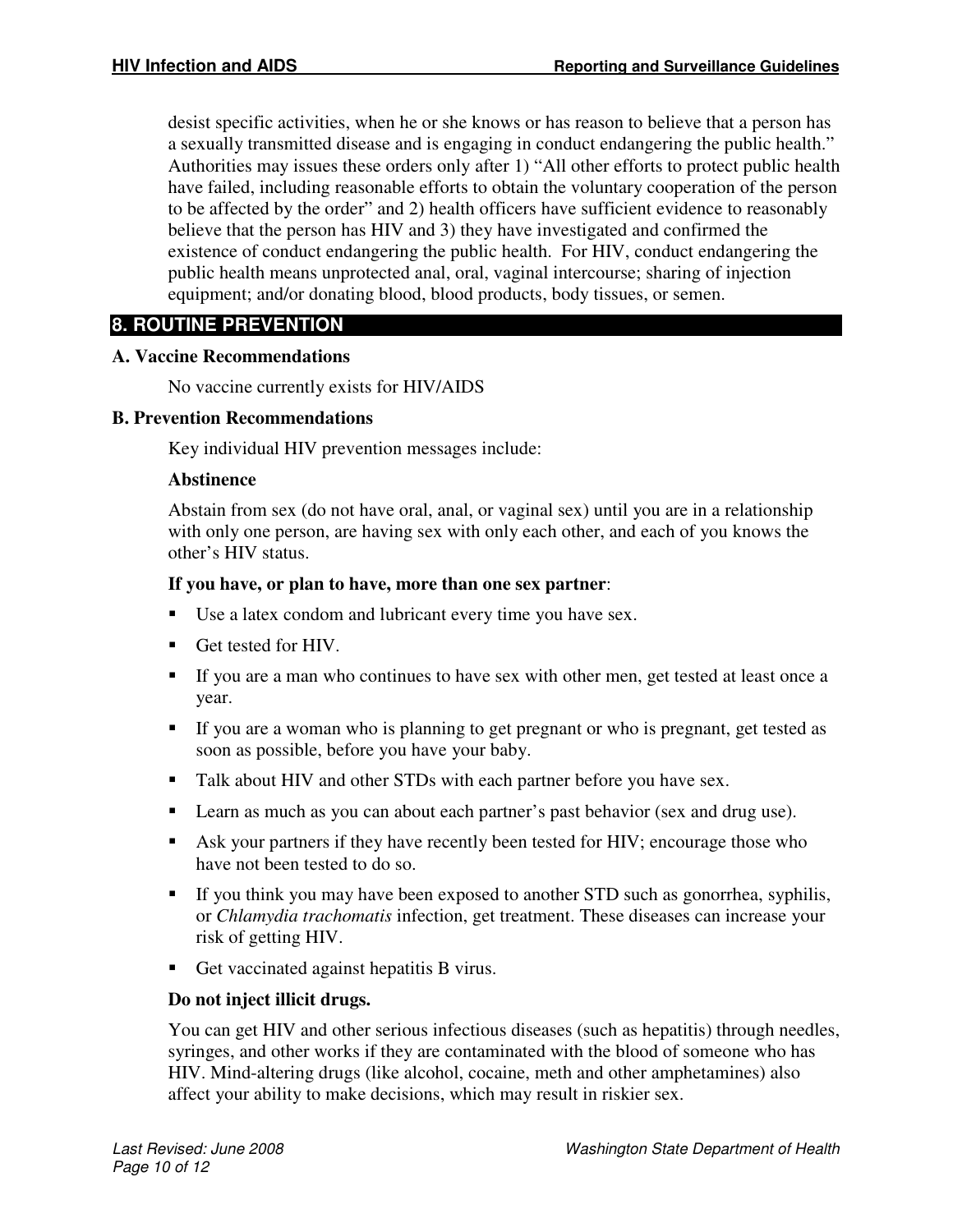# **If you do inject drugs, do the following:**

- Use only sterile needles, syringes, and other works (which can be obtained from pharmacies and needle exchange programs).
- Never share needles, syringes, or other works.
- Be careful not to expose yourself to another person's blood.
- Get tested for HIV at least once a year.
- Consider getting counseling and treatment for your drug use.
- Get vaccinated against hepatitis A and B viruses.
- Do not have sex when you are taking mind-altering drugs or drinking alcohol because being high can make you more likely to take risks.

Key prevention strategies include:

**HIV prevention counseling, testing, and referral services** – Individuals at risk for HIV should be offered counseling regarding methods to eliminate or reduce their risk and testing so that they can be aware of their status, securely connected into HIV primary care, and take steps to protect their own health and that of their partners. Recently available rapid tests provide the opportunity to provide tests results quickly. CDC also issued recommendations in September 2006 that all persons 13-64 regardless of risk, and in all health care settings, be screened at least once for HIV infection.

**Partner Services (or Partner Notification) with strong linkages to prevention and treatment/care services** – Sexual or needle-sharing partners of HIV-infected persons have been exposed to HIV and are at-risk of being infected. Partner services locate these individuals based on information provided by the patient and provide counseling and education about the exposure as well as services to identify those already infected, to prevent infection and, if infected, to provide linkages to care.

**Prevention for high-risk populations** – Prevention interventions for high-risk populations, including HIV-infected persons, are critical to reduce the spread of HIV and ensure that those at highest risk of acquiring or transmitting the virus are given the tools necessary to protect themselves and others from HIV infection. In Washington State, those at highest risk include men who have sex with men (MSM), especially Black and Hispanic MSM, injection drug users (IDU), MSM who are also IDU, and women who have heterosexual sex with partners at high risk for HIV disease. Prevention includes **Health education and risk reduction (HE/RR) activities** including individual, group, community and structural interventions as well as comprehensive risk counseling and outreach for high-risk HIV-negative and HIV-positive persons. They also include health communication and public information programs for at-risk populations and the general public.

**Perinatal transmission prevention** – Washington State rules require routine, universal HIV screening of all pregnant women in the state unless the woman refuses. Rapid HIV testing for women whose HIV status is unknown during labor and delivery is also promoted. When the HIV status of a pregnant woman is known, treatment of the woman